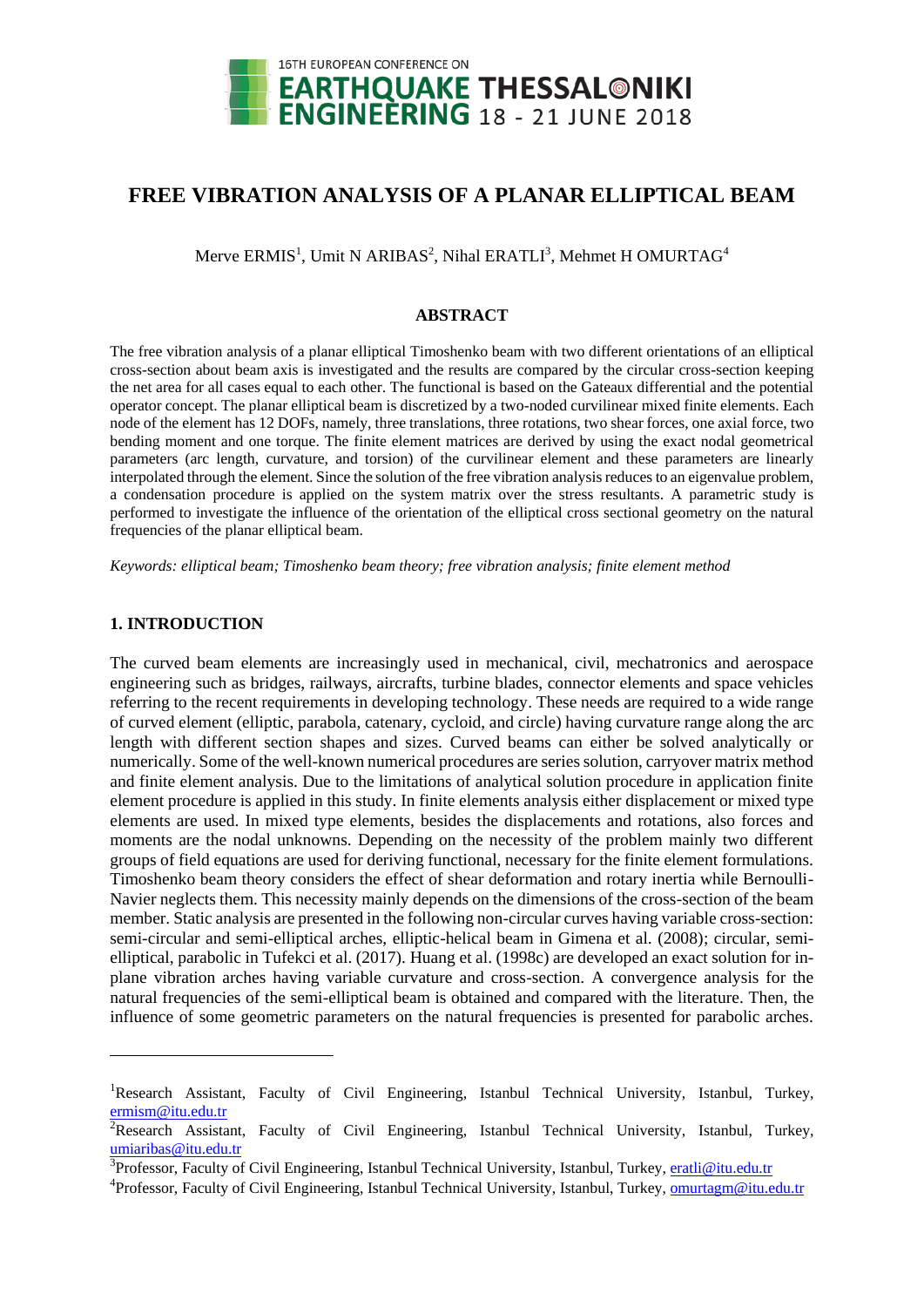Huang et al. (2000) are studied the linear out-of-plane dynamic responses of non-circular plane curves having variable cross-section by extending previous works about uniform curved beams (Huang et al. 1998a) and in-plane dynamic responses (Huang et al. 1998b). Free vibration analysis are investigated in the following non-circular plane curves: parabolic, elliptic, sinusoidal, catenary types in Oh et al. (1999) and Oh et al. (2000); parabolic, elliptical, sinusoidal in Yang et al. (2008); elliptical arch in Shahba et al. (2013); parabolic, elliptic, Tschirnhausen's cubic in Luu et al. (2015); horseshoe elliptic in Lee et al. (2016). The free vibration analysis of composite laminated and sandwich circular and non-circular beams is studied in Ye et al. (2016). Free vibration and stability analysis of elliptic beam is considered in Nieh et.al. (2003). Rajasekaran (2013) solved the static, stability, free and forced vibrations of axially functionally graded tapered circular and non-circular arches by using finite element method. In this study, the free vibration analysis of the planar elliptical Timoshenko beam having three different cross-sections (two different elliptically oriented cross sections and circular cross-section) is performed via mixed finite element method. The exact formulation of arc length and curvature of an elliptical plane curve is derived by using the formulation given in Ermis and Omurtag (2017) and the influence of some parameters (e.g. cross-sections, the ratio of the minimum radius of elliptical beam to the maximum radius of elliptical beam, the opening angle) on the natural frequencies of the planar elliptical beam are investigated. As far as the knowledge of the authors, studies on elliptical plane beams are rare and this study is a contribution to the literature about research on elliptical beams by mixed finite element method.

### **2. FORMULATION**

# *2.1 Field Equations and Functional*

The field equations for the spatial beams, which are based on the Timoshenko beam theory and refer to the Frenet coordinate system, are discussed in Omurtag and Aköz (1992) and applied to the free vibration problem of the helicoidal bars having non-circular cross-sections in Eratlı et al. (2016). Using  $u = u_t t + u_n n + u_b b$  is the displacement vector,  $\Omega = \Omega_t t + \Omega_n n + \Omega_b b$  is the rotational vector,  $\mathbf{T} = T_t \mathbf{t} + T_n \mathbf{n} + T_b \mathbf{b}$  is the force vector,  $\mathbf{M} = M_t \mathbf{t} + M_n \mathbf{n} + M_b \mathbf{b}$  is the moment vector,  $\rho$  is the density of material, A is the area of the cross-section,  $I = I_t t + I_n n + I_b b$  is the moment of inertia vector, **<sup>C</sup>** is the compliance matrix, **<sup>q</sup>** and **m** are the distributed external force vector and moment vector, respectively. The field equations can be written in the form.

$$
-T_{s} - q + \rho A \ddot{u} = 0
$$
  

$$
-M_{s} - t \times T - m + \rho I \dot{\Omega} = 0
$$
  

$$
u_{s} + t \times \Omega - C_{\gamma} T = 0
$$
  

$$
\Omega_{s} - C_{\kappa} M = 0
$$
 (1)

where the accelerations are denoted by  $\mathbf{\ddot{u}} = \frac{\partial^2 \mathbf{u}}{\partial t^2}$ ,  $\mathbf{\Omega} = \frac{\partial^2 \mathbf{\Omega}}{\partial t^2}$ . Equation (1) can be written in operator form as  $Q = Ly - f$ , if the operator is potential, the equality  $\langle dQ(y, \bar{y}), y^* \rangle = \langle dQ(y, y^*), \bar{y} \rangle$ must be satisfied (Oden and Reddy 1976).  $d\mathbf{Q}(\mathbf{y},\mathbf{\bar{y}})$  and  $d\mathbf{Q}(\mathbf{y},\mathbf{y}^*)$  are Gâteaux derivatives of the operator in the directions of  $\bar{y}$  and  $y^*$ , respectively. After proving the operator to be potential and considering the harmonic motion of the helix in the free vibration analysis (and also  $q = m = 0$ ), the functional yields to the following form

$$
\mathbf{I}(\mathbf{y}) = -[\mathbf{u}, \mathbf{T}_{s}] + [\mathbf{t} \times \mathbf{\Omega}, \mathbf{T}] - [\mathbf{M}_{s}, \mathbf{\Omega}] - \frac{1}{2} [\mathbf{C}_{k} \mathbf{M}, \mathbf{M}] - \frac{1}{2} [\mathbf{C}_{\gamma} \mathbf{T}, \mathbf{T}] - \frac{1}{2} \rho A \omega^{2} [\mathbf{u}, \mathbf{u}] - \frac{1}{2} \rho \omega^{2} [\mathbf{I} \mathbf{\Omega}, \mathbf{\Omega}] + \left[ (\mathbf{T} - \hat{\mathbf{T}}), \mathbf{u} \right]_{\sigma} + \left[ (\mathbf{M} - \hat{\mathbf{M}}), \mathbf{\Omega} \right]_{\sigma} + \left[ \hat{\mathbf{u}}, \mathbf{T} \right]_{\varepsilon} + \left[ \hat{\mathbf{\Omega}}, \mathbf{M} \right]_{\varepsilon}
$$
\n(2)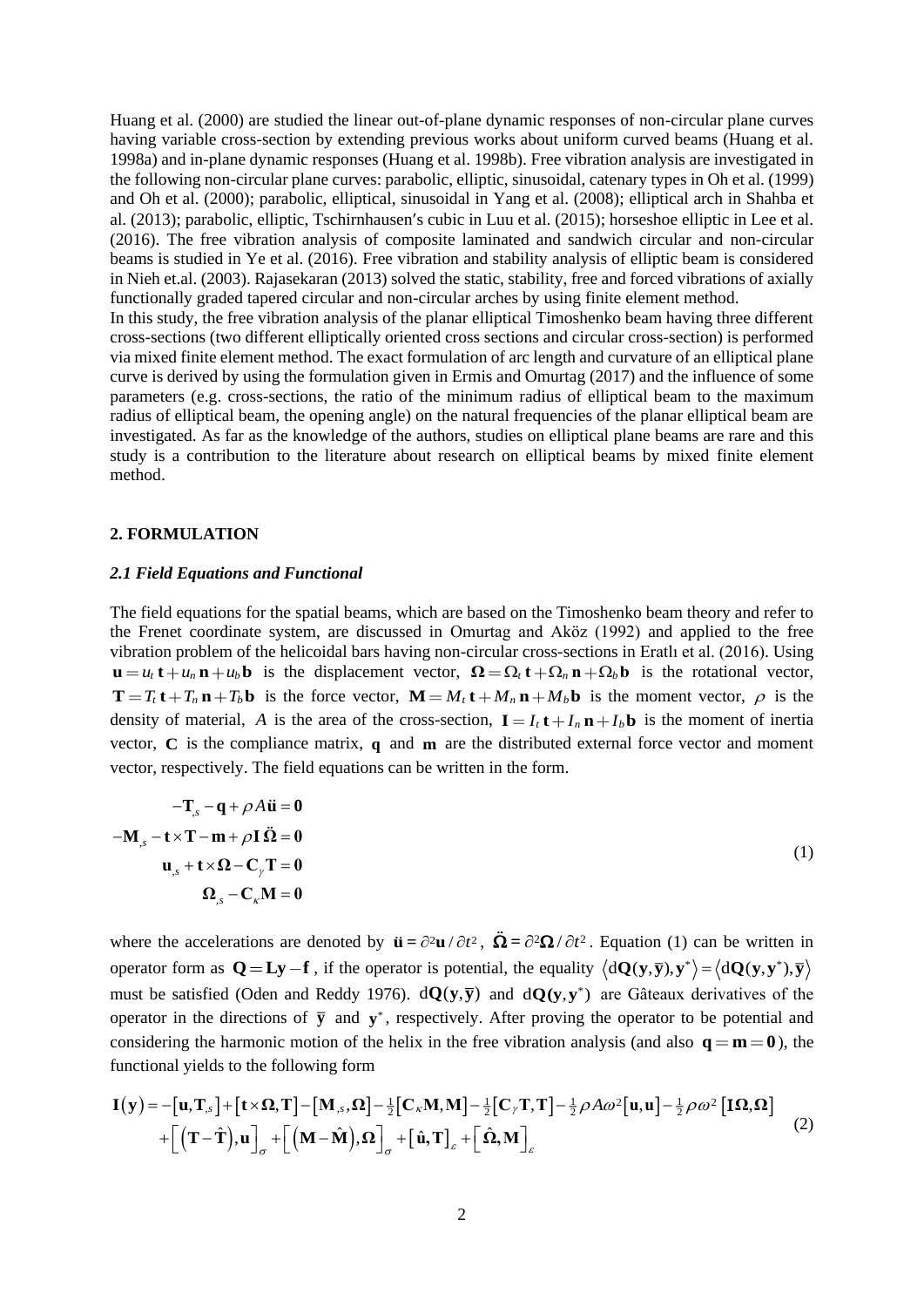where  $\omega$  is the natural angular frequency and the square parentheses indicate the inner product. The terms with hats in Equation (2) are known values on the boundary and the subscripts  $\varepsilon$  and  $\sigma$  represent the geometric and the dynamic boundary conditions, respectively.

#### *2.2 Mixed Finite Element Method and the Free Vibration Analysis*

A two-nodded curved element is employed to discretize the beam domain. The curved element has  $2 \times 12$  degrees of freedom. The variable vectors per node are  $\mathbf{u}, \mathbf{\Omega}, \mathbf{T}, \mathbf{M}$ . Linear shape functions are employed for the interpolation. The curvatures are satisfied exactly at the nodal points and linearly interpolated through the element (Ermis and Omurtag 2017). The problem of determining the natural frequencies of a structural system reduces to the solution of a standard eigenvalue problem  $((K) - \omega^2[M])$  $\{u\} = \{0\}$  where [K] is the system matrix, [M] is the mass matrix for the entire domain,  $\bf{u}$  is the eigenvector and  $\omega$  is the natural angular frequency of the system. Hence the explicit form of standard eigenvalue problem in the mixed formulation is

$$
\left\{\begin{bmatrix}\begin{bmatrix}\mathbf{K}_{11}\end{bmatrix} & \begin{bmatrix}\mathbf{K}_{12}\end{bmatrix}\end{bmatrix} - \omega^2 \begin{bmatrix}\begin{bmatrix}\mathbf{0}\end{bmatrix} & \begin{bmatrix}\mathbf{0}\end{bmatrix}\end{bmatrix}\end{bmatrix}\begin{bmatrix}\begin{bmatrix}\mathbf{F}\end{bmatrix}\end{bmatrix}\end{bmatrix} = \begin{bmatrix}\begin{bmatrix}\mathbf{0}\end{bmatrix}\end{bmatrix}\right\}
$$
\n
$$
\left(\begin{bmatrix}\mathbf{K}_{22}\end{bmatrix} & \begin{bmatrix}\mathbf{K}_{22}\end{bmatrix}\end{bmatrix} - \omega^2 \begin{bmatrix}\begin{bmatrix}\mathbf{0}\end{bmatrix} & \begin{bmatrix}\mathbf{0}\end{bmatrix}\end{bmatrix}\right\}\left\{\mathbf{U}\right\} = \begin{bmatrix}\begin{bmatrix}\mathbf{0}\end{bmatrix}\end{bmatrix} \tag{3}
$$

where  $\{F\}$  denotes the nodal force and the moment vectors and  $\{U\} = \{u \Omega\}^T$  signifies the nodal displacement and rotation vectors. The  ${F}$  vector is eliminated in Equation (3) and the eigenvalue problem in the mixed formulation becomes  $([\mathbf{K}^*] - \omega^2[\mathbf{M}]) {\{\mathbf{U}\} = {\{\mathbf{0}\}}$  where the condensed system  $\text{matrix is } [\mathbf{K}^*] = [\mathbf{K}_{22}] - [\mathbf{K}_{12}]^T [\mathbf{K}_{11}]^{-1} [\mathbf{K}_{12}]$ .



Figure 1. A planar elliptical beam and the types of cross-sections

## **3. NUMERICAL EXAMPLES**

This is a parametric analysis of a planar elliptical beam. Through the analysis, different cross-sections (two different elliptical orientations and circular), the minimum radius of elliptical beam to the maximum radius of elliptical beam ratios ( $R_{min}/R_{max}$ ), the opening angles ( $\theta$ ) are handled. The influence of these parameters on the natural frequency of the planar elliptical beam is investigated. The planar elliptical beam is clamped at both ends. The orientations of the two different elliptical cross sections are as shown in Figure 1. The abbreviations "ellipse\_n" and "ellipse\_b" are used elliptical cross sections with long side oriented horizontal and vertical direction, respectively. The common parameters for the examples are: the modulus of elasticity of the beam is  $E = 210GPa$ , Poisson's ratio is  $v = 0.3$ , the density of material is  $\rho = 7850 \text{ kg/m}^3$ , the maximum radius of elliptical beam is  $R_{\text{max}} = 2 \text{ m}$  and  $R_{\min}$  /  $R_{\max}$  ratios are 0.25, 0.5, 0.75, 0.9999. The opening angles are  $\theta = 90^\circ, 180^\circ, 270^\circ$ . The net areas of the all three cross-sectional geometries (ellipse\_n, ellipse\_b, circular) are equal to each other and the dimensions of the elliptical and circular cross-sections are  $a = 6$  cm,  $b = 3$  cm,  $r = 4.24264$  cm (see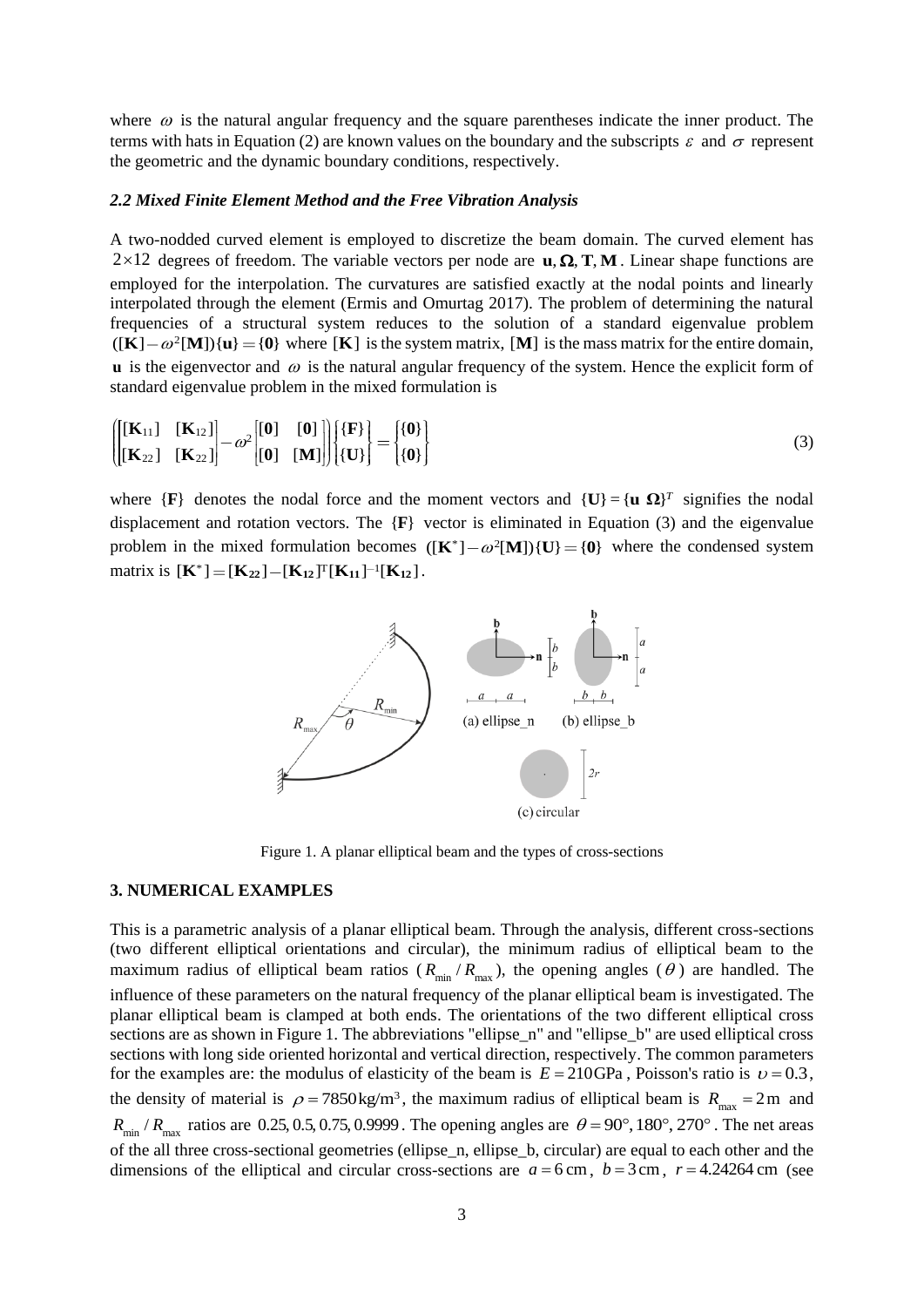Figure 1).

#### *3.1 Convergence Test and Comparison*

The free vibration analysis of the planar elliptical beam having circular cross-section for  $\theta = 90^\circ, 180^\circ, 270^\circ$  is carried out using 20, 40, 60, 80, 100 and 120 mixed finite elements. The minimum radius of elliptical beam to the maximum radius of elliptical beam ratio is  $R_{min}/R_{max} = 0.5$ . The mixed finite element results are compared with the commercial program SAP2000 for the fundamental frequencies  $\omega$  and the results are presented in Figure 2. The normalized percent difference respect to the mixed finite element results between two finite element models is  $\sim 2\%$ . In the following examples, 100 elements are employed.



### *3.2 Parametric Study*

The natural frequencies of the planar elliptical beam having three different (ellipse\_n, ellipse\_b, circular) cross-sections are obtained via the mixed finite element for different  $R_{\text{min}}/R_{\text{max}}$ ratios  $(0.25, 0.5, 0.75, 0.9999)$  and  $\theta$  opening angles  $(90^{\circ}, 180^{\circ}, 270^{\circ})$ . The first three natural frequencies of the planar elliptical beam are given in Tables 1-4 for  $R_{\text{min}}/R_{\text{max}} = 0.25, 0.5, 0.75, 0.9999$ , respectively.

| Table 1. The natural frequencies of beams ( $R_{\text{min}}$ / $R_{\text{max}}$ = 0.25). Different cross-sections and opening angles. |  |  |  |  |  |  |
|---------------------------------------------------------------------------------------------------------------------------------------|--|--|--|--|--|--|
|---------------------------------------------------------------------------------------------------------------------------------------|--|--|--|--|--|--|

|              |                | $\omega$ (in Hz) |          |           |  |
|--------------|----------------|------------------|----------|-----------|--|
| $\theta$     | mode           | h<br>→n          |          | →n        |  |
|              |                | ellipse_n        | circular | ellipse_b |  |
|              | 1              | 59.865           | 83.108   | 112.057   |  |
| $90^{\circ}$ | $\overline{2}$ | 162.992          | 226.833  | 309.131   |  |
|              | 3              | 316.462          | 438.917  | 596.335   |  |
|              | $\mathbf{1}$   | 14.981           | 20.649   | 26.910    |  |
| $180^\circ$  | $\overline{2}$ | 41.307           | 57.246   | 76.655    |  |
|              | 3              | 80.219           | 111.822  | 151.899   |  |
|              | 1              | 6.224            | 8.335    | 10.311    |  |
| $270^\circ$  | $\overline{2}$ | 14.021           | 19.066   | 24.826    |  |
|              | 3              | 34.103           | 44.814   | 56.018    |  |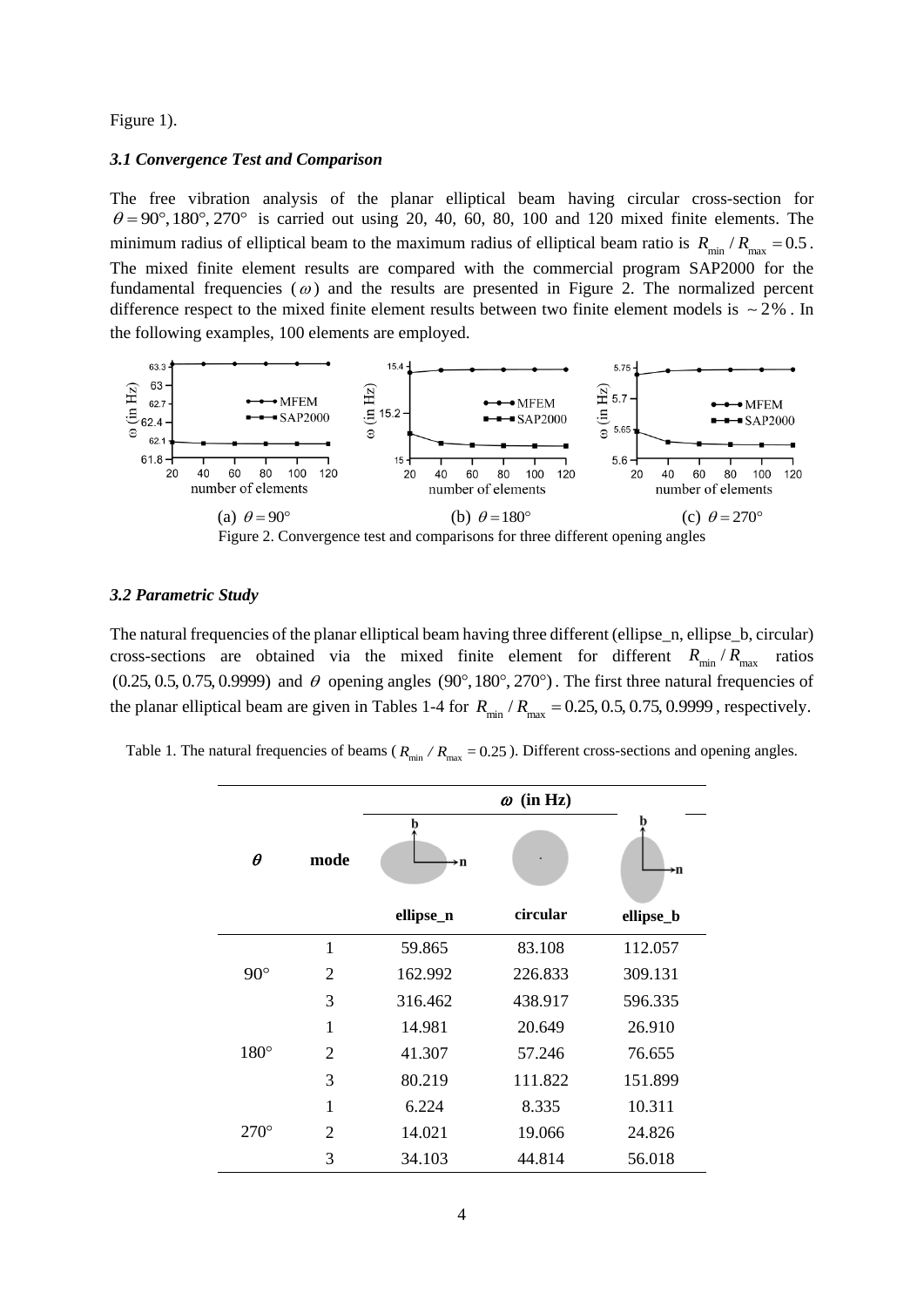|             |                | $\omega$ (in Hz) |          |           |  |
|-------------|----------------|------------------|----------|-----------|--|
| $\theta$    | mode           | →n               |          | →n        |  |
|             |                | ellipse_n        | circular | ellipse_b |  |
|             | 1              | 45.446           | 63.352   | 86.248    |  |
| $90^\circ$  | $\overline{2}$ | 124.589          | 174.070  | 238.780   |  |
|             | 3              | 245.093          | 341.313  | 466.689   |  |
|             | $\mathbf{1}$   | 11.187           | 15.387   | 19.887    |  |
| $180^\circ$ | $\overline{2}$ | 31.038           | 43.073   | 57.779    |  |
|             | 3              | 60.457           | 84.611   | 115.738   |  |
|             | 1              | 4.342            | 5.747    | 6.983     |  |
| $270^\circ$ | $\overline{2}$ | 10.512           | 14.402   | 18.802    |  |
|             | 3              | 23.900           | 32.469   | 41.945    |  |

Table 2. The natural frequencies of beams ( $R_{min} / R_{max} = 0.5$ ). Different cross-sections and opening angles.

Table 3. The natural frequencies of beams ( $R_{min} / R_{max} = 0.75$ ). Different cross-sections and opening angles.

|             |                |           | $\omega$ (in Hz) |           |
|-------------|----------------|-----------|------------------|-----------|
| $\theta$    | mode           | h<br>→n   |                  | →n        |
|             |                | ellipse_n | circular         | ellipse_b |
|             | $\mathbf{1}$   | 33.843    | 47.339           | 64.844    |
| $90^\circ$  | $\overline{2}$ | 95.183    | 133.092          | 182.367   |
|             | 3              | 188.981   | 263.810          | 361.550   |
|             | $\mathbf{1}$   | 7.947     | 10.998           | 14.418    |
| $180^\circ$ | $\overline{2}$ | 22.410    | 31.157           | 41.748    |
|             | 3              | 45.257    | 63.231           | 85.905    |
|             | $\mathbf{1}$   | 3.148     | 4.198            | 5.104     |
| $270^\circ$ | $\overline{2}$ | 8.051     | 11.087           | 14.438    |
|             | 3              | 17.856    | 24.560           | 31.996    |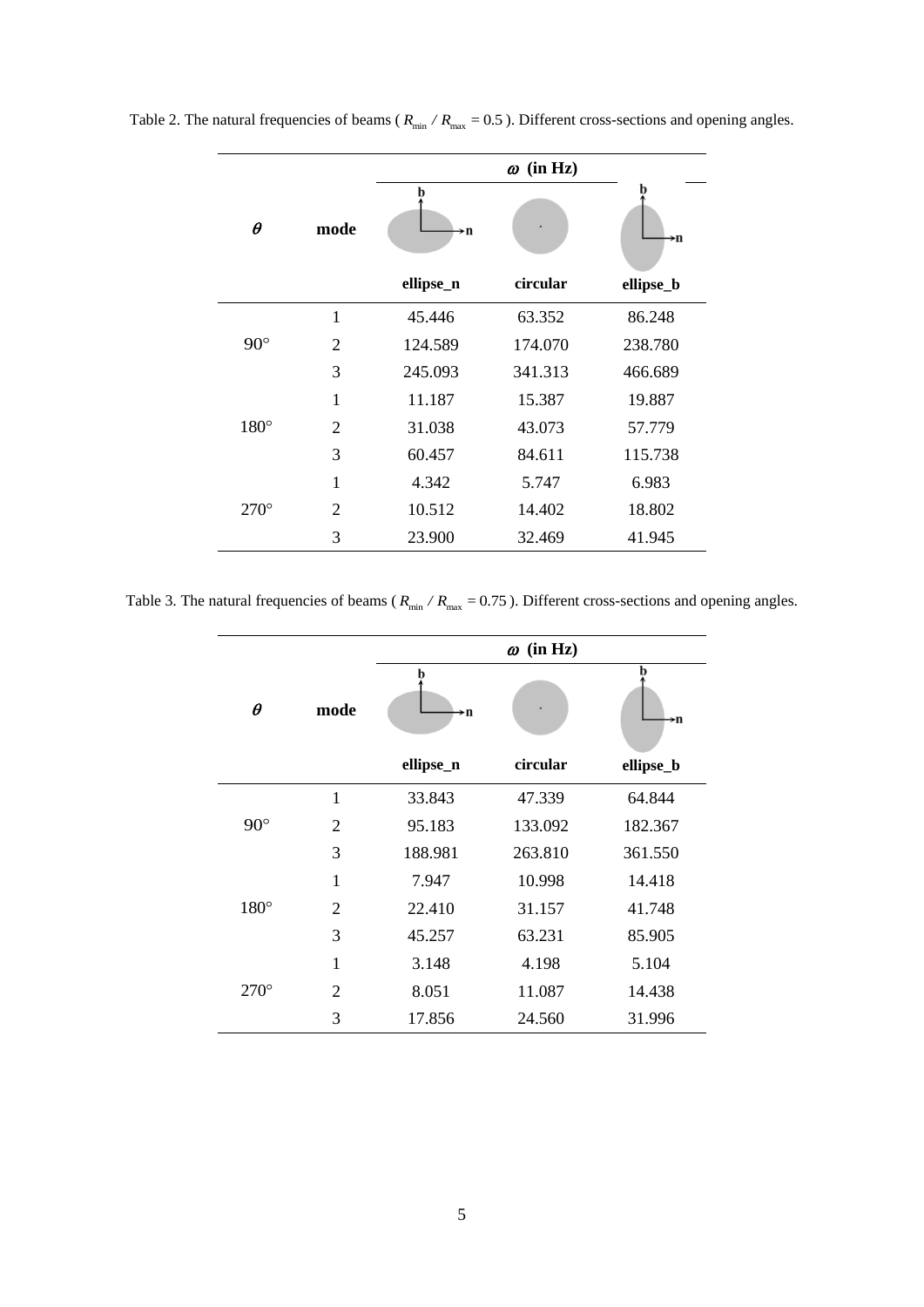|              |                | $\omega$ (in Hz) |          |           |  |
|--------------|----------------|------------------|----------|-----------|--|
| $\theta$     | mode           | →n               |          | →n        |  |
|              |                | ellipse_n        | circular | ellipse_b |  |
|              | 1              | 25.942           | 36.323   | 49.840    |  |
| $90^{\circ}$ | $\overline{2}$ | 73.716           | 103.164  | 141.415   |  |
|              | 3              | 146.614          | 205.079  | 281.973   |  |
|              | $\mathbf{1}$   | 5.705            | 7.938    | 10.575    |  |
| $180^\circ$  | $\overline{2}$ | 16.489           | 22.878   | 30.450    |  |
|              | 3              | 34.426           | 47.952   | 64.470    |  |
|              | 1              | 2.401            | 3.211    | 3.905     |  |
| $270^\circ$  | $\overline{2}$ | 6.235            | 8.595    | 11.181    |  |
|              | 3              | 13.723           | 18.931   | 24.720    |  |

Table 4. The natural frequencies of beams ( $R_{min} / R_{max} = 0.9999$ ). Different cross-sections and opening angles.

The natural frequencies decrease by increasing  $R_{min}/R_{max}$  ratios for each value of  $\theta = 90^\circ, 180^\circ, 270^\circ$ and all type of cross-sections (see Tables 1-4). The fundamental natural frequency values of  $R_{min}/R_{max} = 0.5, 0.75, 0.9999$  are normalized with respect to  $R_{min}/R_{max} = 0.25$  that correspond  $\theta = 90^{\circ}, 180^{\circ}, 270^{\circ}$  and the percent reductions are given in Table 5 for all type of cross-sections.

Table 5. The percent reductions for the fundamental natural frequencies of beam having circular and elliptical cross sections in the case of  $R_{min}/R_{max} = 0.5, 0.75, 0.9999$  with respect to  $R_{min}/R_{max} = 0.25$ 

| $\theta$    | $R_{\min} / R_{\max}$ | ⊁n        |                                                                                                                                    |           |
|-------------|-----------------------|-----------|------------------------------------------------------------------------------------------------------------------------------------|-----------|
|             |                       | ellipse_n | circular                                                                                                                           | ellipse_b |
|             |                       |           | diff. % = $[(R_{\min}/R_{\max})_{0.25} - (R_{\min}/R_{\max})_i) \times 100 / (R_{\min}/R_{\max})_{0.25}]$<br>$i=0.5, 0.75, 0.9999$ |           |
|             | 0.5                   | 24.1      | 23.8                                                                                                                               | 23.0      |
| $90^\circ$  | 0.75                  | 43.5      | 43.0                                                                                                                               | 42.1      |
|             | 0.9999                | 56.7      | 56.3                                                                                                                               | 55.5      |
|             | 0.5                   | 25.3      | 25.5                                                                                                                               | 26.1      |
| $180^\circ$ | 0.75                  | 47.0      | 46.7                                                                                                                               | 46.4      |
|             | 0.9999                | 61.9      | 61.6                                                                                                                               | 60.7      |
|             | 0.5                   | 30.2      | 31.1                                                                                                                               | 32.3      |
| $270^\circ$ | 0.75                  | 49.4      | 49.6                                                                                                                               | 50.5      |
|             | 0.9999                | 61.4      | 61.5                                                                                                                               | 62.1      |

As the opening angle increases, the decreasing trend is observed for the natural frequencies of the planar elliptical beam. The percent reductions of the fundamental natural frequencies of the planar elliptical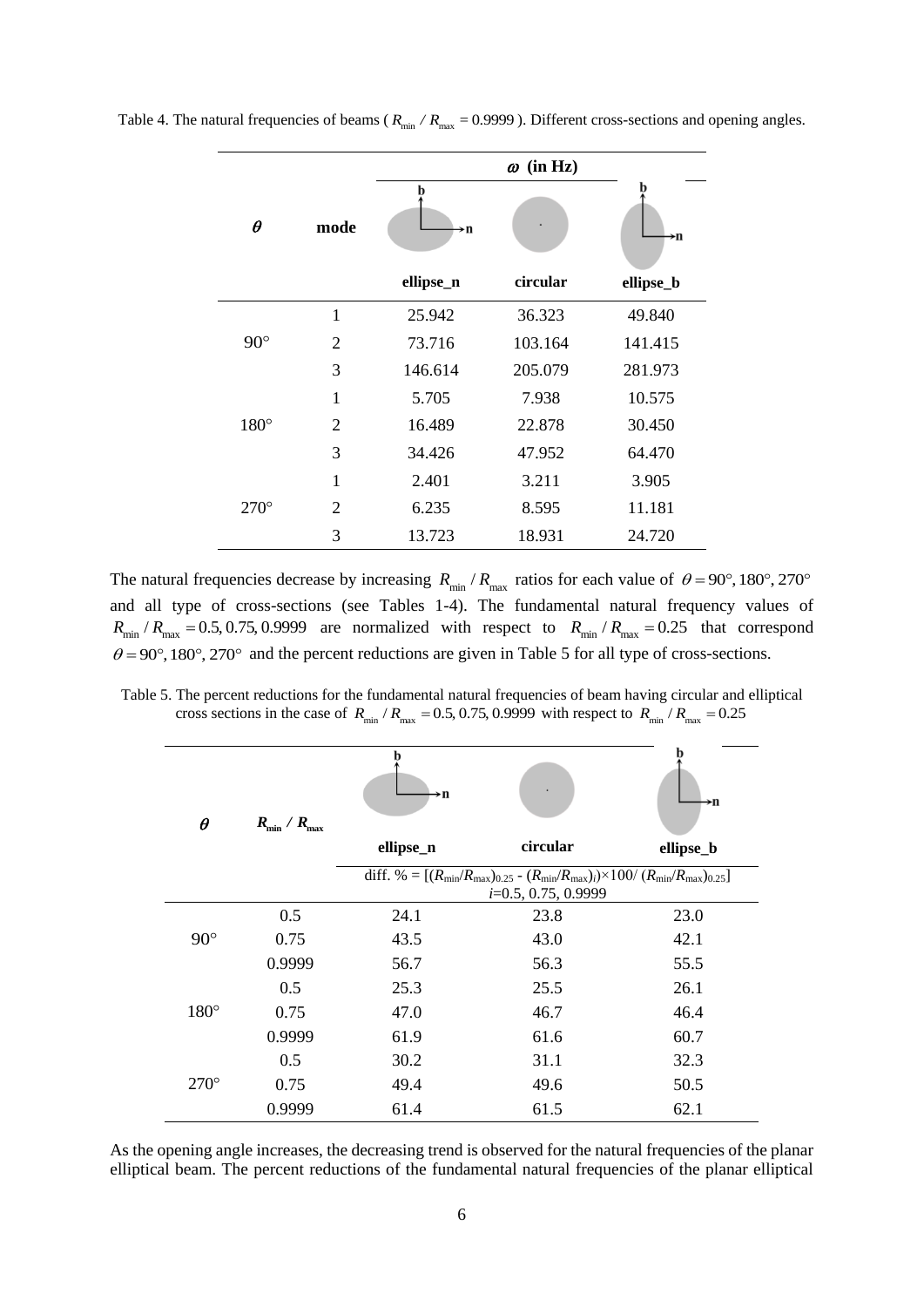beam having opening angle  $(\theta = 90^{\circ})$  for circular and elliptical cross-sections and beam having opening angle  $(\theta = 90)$  for circular and emplical cross-sections and  $R_{min}/R_{max} = 0.25, 0.5, 0.75, 0.9999$  ratios according to opening angles  $(\theta = 180^\circ, 270^\circ)$  are given in Table 6.

| $R_{\min} / R_{\max}$ | $\theta$    | →n        |                                                                                                        | ≻n        |
|-----------------------|-------------|-----------|--------------------------------------------------------------------------------------------------------|-----------|
|                       |             | ellipse_n | circular                                                                                               | ellipse_b |
|                       |             |           | diff. % = $[(\theta_{90^{\circ}} - \theta_i) \times 100 / \theta_{90^{\circ}}]$ , <i>i</i> =180°, 270° |           |
| 0.25                  | $180^\circ$ | 75.0      | 75.2                                                                                                   | 76.0      |
|                       | $270^\circ$ | 89.6      | 90.0                                                                                                   | 90.8      |
| 0.5                   | $180^\circ$ | 75.4      | 75.7                                                                                                   | 76.9      |
|                       | $270^\circ$ | 90.4      | 90.9                                                                                                   | 92.0      |
|                       | $180^\circ$ | 76.5      | 76.7                                                                                                   | 77.8      |
| 0.75                  | $270^\circ$ | 90.7      | 91.1                                                                                                   | 92.1      |
| 0.9999                | $180^\circ$ | 78.0      | 78.1                                                                                                   | 78.8      |
|                       | $270^\circ$ | 90.7      | 91.2                                                                                                   | 92.2      |

Table 6. The percent reductions for the fundamental natural frequencies of beam having circular and elliptical cross sections in the case of  $\theta = 180^\circ, 270^\circ$  with respect to  $\theta = 90^\circ$ .

If the natural frequencies of the planar elliptical beam having ellipse\_n cross-section are compared with the natural frequencies of beam having circular and ellipse\_b cross-sections, an increasing trend is observed. The percent increases in the fundamental natural frequencies are tabulated in Table 7.

Table 7. The percent increases for the fundamental natural frequencies of beam having circular and ellipse\_b cross sections with respect to ellipse\_n

| $R_{\min} / R_{\max}$ | $\theta$    | circular | →n<br>ellipse_b                                                        |
|-----------------------|-------------|----------|------------------------------------------------------------------------|
|                       |             |          | diff. % = [ellipse_n - (circular or ellipse_b) $\times$ 100/ellipse n] |
|                       | $90^\circ$  | $-38.8$  | $-87.2$                                                                |
| 0.25                  | $180^\circ$ | $-37.8$  | $-79.6$                                                                |
|                       | $270^\circ$ | $-33.9$  | $-65.7$                                                                |
|                       | $90^\circ$  | $-39.4$  | $-89.8$                                                                |
| 0.5                   | $180^\circ$ | $-37.5$  | $-77.8$                                                                |
|                       | $270^\circ$ | $-32.4$  | $-60.8$                                                                |
|                       | $90^\circ$  | $-39.9$  | $-91.6$                                                                |
| 0.75                  | $180^\circ$ | $-38.4$  | $-81.4$                                                                |
|                       | $270^\circ$ | $-33.4$  | $-62.1$                                                                |
|                       | $90^\circ$  | $-40.0$  | $-92.1$                                                                |
| 0.9999                | $180^\circ$ | $-39.1$  | $-85.4$                                                                |
|                       | $270^\circ$ | $-33.7$  | $-62.6$                                                                |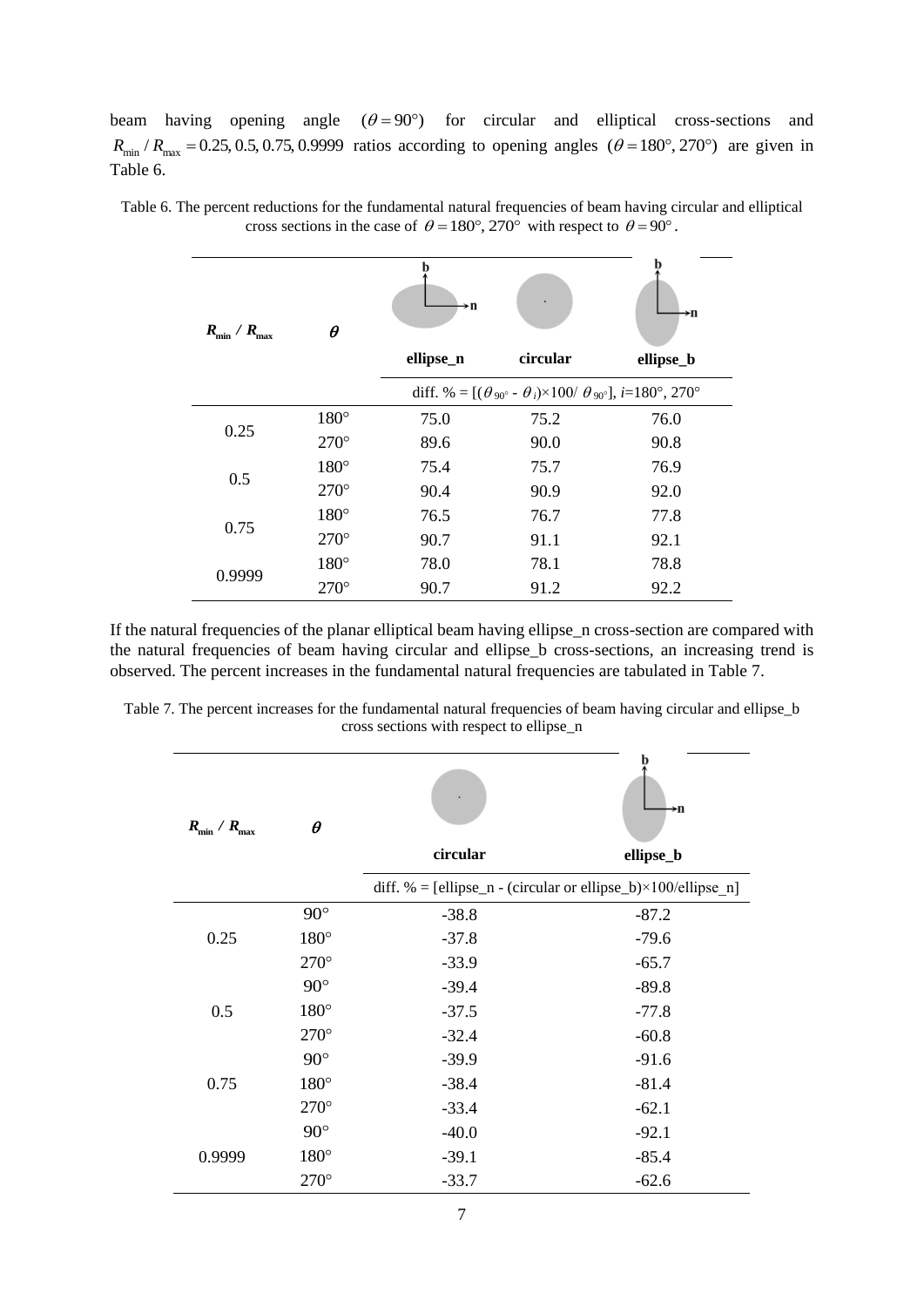### **4. CONCLUSIONS**

A parametric study for the planar elliptical Timoshenko beam is carried out via mixed finite element method to investigate the influence of some geometric parameters on the natural frequencies of the beam. Then, it is solved using exact curvatures at the nodal points and their interpolations through the element. As a convergence test, a semi-elliptical beam having circular cross-section for  $R_{\text{min}}/R_{\text{max}} = 0.5$ 

is handled, results of the mixed finite element program is compared by the commercial program SAP2000 and an excellent agreement is achieved. Some examples are solved to investigate the influence of the some parameters (cross-sections: ellipse\_n, ellipse\_b, circular, the ratio of the minimum radius of elliptical beam to the maximum radius of elliptical beam:  $R_{min}/R_{max}$ , the opening angle:  $\theta$ ) on the free vibration analysis of the planar elliptical beam. Following remarks can be cited:

- As  $(R_{\min}/R_{\max})$  ratio increases, a reduction is observed for the natural frequencies (see Tables 1-5).
- An increase for the opening angle of the planar elliptical beam caused a reduction of the natural frequencies (Tables 1-4, Table 6).
- If the natural frequencies of the elliptical beam having ellipse\_n cross-section are compared with the natural frequencies of beam having circular and ellipse\_b cross-sections, an increasing in the natural frequencies is observed (Tables 1-4, 7).

## **5. ACKNOWLEDGMENTS**

This research is supported by the Research Foundation of ITU under project no MGA-2017-40739. This support is gratefully acknowledged by the authors.

# **6. REFERENCES**

Eratlı N, Yılmaz M, Darılmaz K, Omurtag MH (2016). Dynamic analysis of helicoidal bars with non-circular cross-sections via mixed FEM. *Structural Engineering and Mechanics* 57(2): 221-238.

Ermis M, Omurtag MH (2017). Static and dynamic analysis of conical helices based on exact geometry via mixed FEM. *International Journal of Mechanical Sciences* 131: 296-304.

Gimena FN, Gonzaga P, Gimena L (2008). Stiffness and transfer matrices of a non-naturally curved 3D-beam element. *Engineering Structures* 30(6): 1770-1781.

Huang CS, Tseng YP, Chang SH (1998a). Out-of-plane dynamic responses of noncircular curved beams by numerical Laplace transform. *Journal of Sound and Vibration* 215(3): 407–424.

Huang CS, Tseng YP, Lin CR (1998b). In-plane transient responses of an arch with variable curvature using the dynamic stiffness method with numerical Laplace transform. *Journal of Engineering Mechanics* ASCE 124(8): 826–835.

Huang CS, Tseng YP, Leissa AW, Nieh KY (1998c). An exact solution for in-plane vibrations of an arch having variable curvature and cross section. *International Journal of Mechanical Sciences* 40(11): 1159-1173.

Huang CS, Tseng YP, Chang SH, Hung CL (2000). Out-of-plane dynamic analysis of beams with arbitrarily varying curvature and cross-section by dynamic stiffness matrix method. *International Journal of Solids and Structures* 37(3): 495-513.

Lee BK, Park KK, Oh SJ, Lee TE (2016). Planar free vibrations of horseshoe elliptic arch. *KSCE Journal of Civil Engineering* 20(4): 1411-1418.

Luu AT, Kim NI, Lee J (2015). Isogeometric vibration analysis of free-form Timoshenko curved beams. *Meccanica* 50(1): 169-187.

Nieh KY, Huang CS, Tseng YP (2003). An analytical solution for in-plane free vibration and stability of loaded elliptic arches. *Computers and Structures* 81(13): 1311-1327.